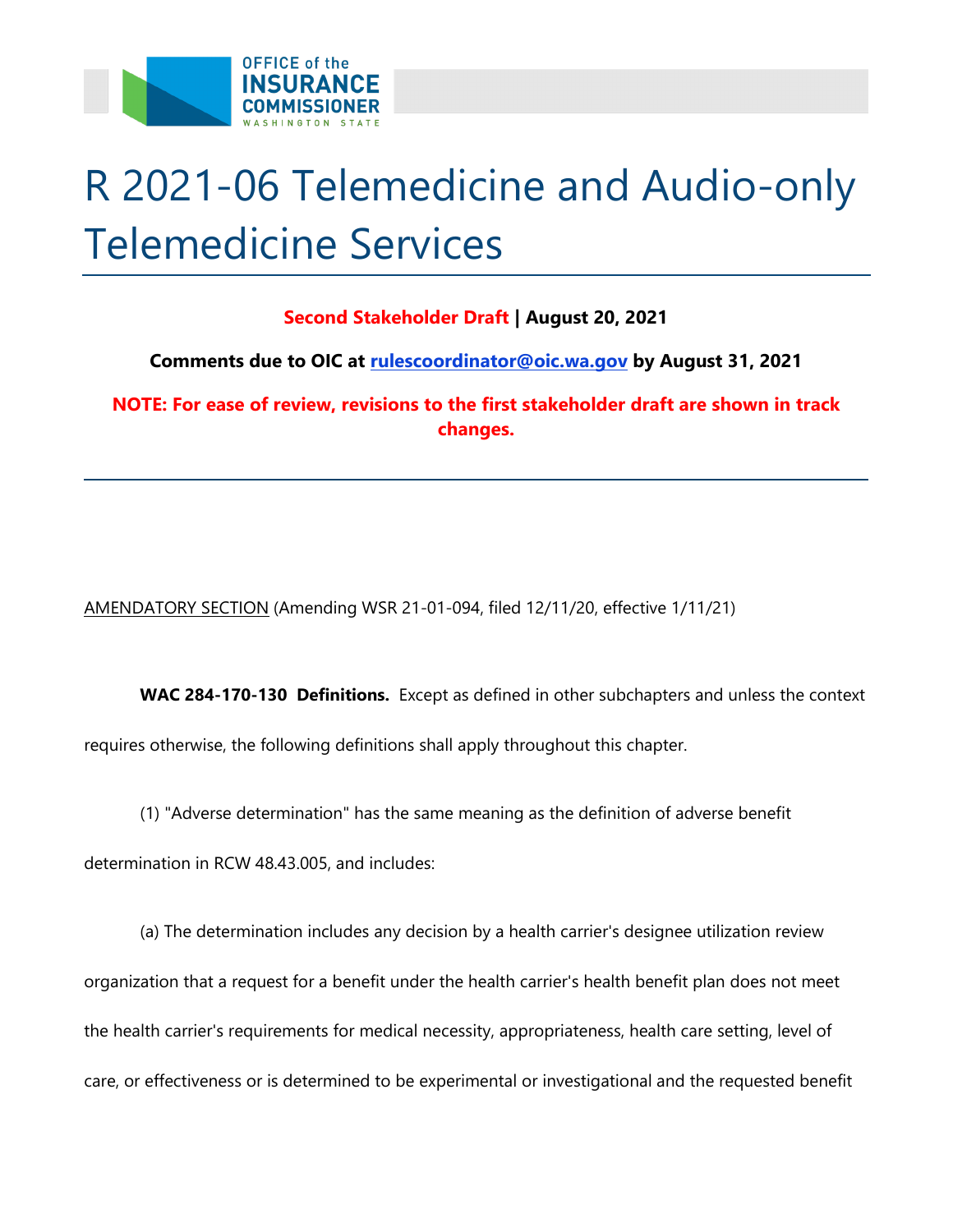is therefore denied, reduced, or terminated or payment is not provided or made, in whole or in part for the benefit;

(b) The denial, reduction, termination, or failure to provide or make payment, in whole or in part, for a benefit based on a determination by a health carrier or its designee utilization review organization of a covered person's eligibility to participate in the health carrier's health benefit plan;

 (c) Any prospective review or retrospective review determination that denies, reduces, or terminates or fails to provide or make payment in whole or in part for a benefit;

(d) A rescission of coverage determination; or

(e) A carrier's denial of an application for coverage.

(2) "Allowed amount" has the meaning set forth in RCW 48.43.005 .

(3)(a) "Audio-only telemedicine" means the delivery of health care services through the use of audio-only technology, permitting real-time communication between the patient at the originating site and the provider, for the purpose of diagnosis, consultation, or treatment.

(b) ""Audio-only telemedicine" does not include:

(i) The use of facsimile, email, or text messages, unless use of text-like messaging is necessary to ensure effective communication with individuals who have a hearing, speech, or other related disability; or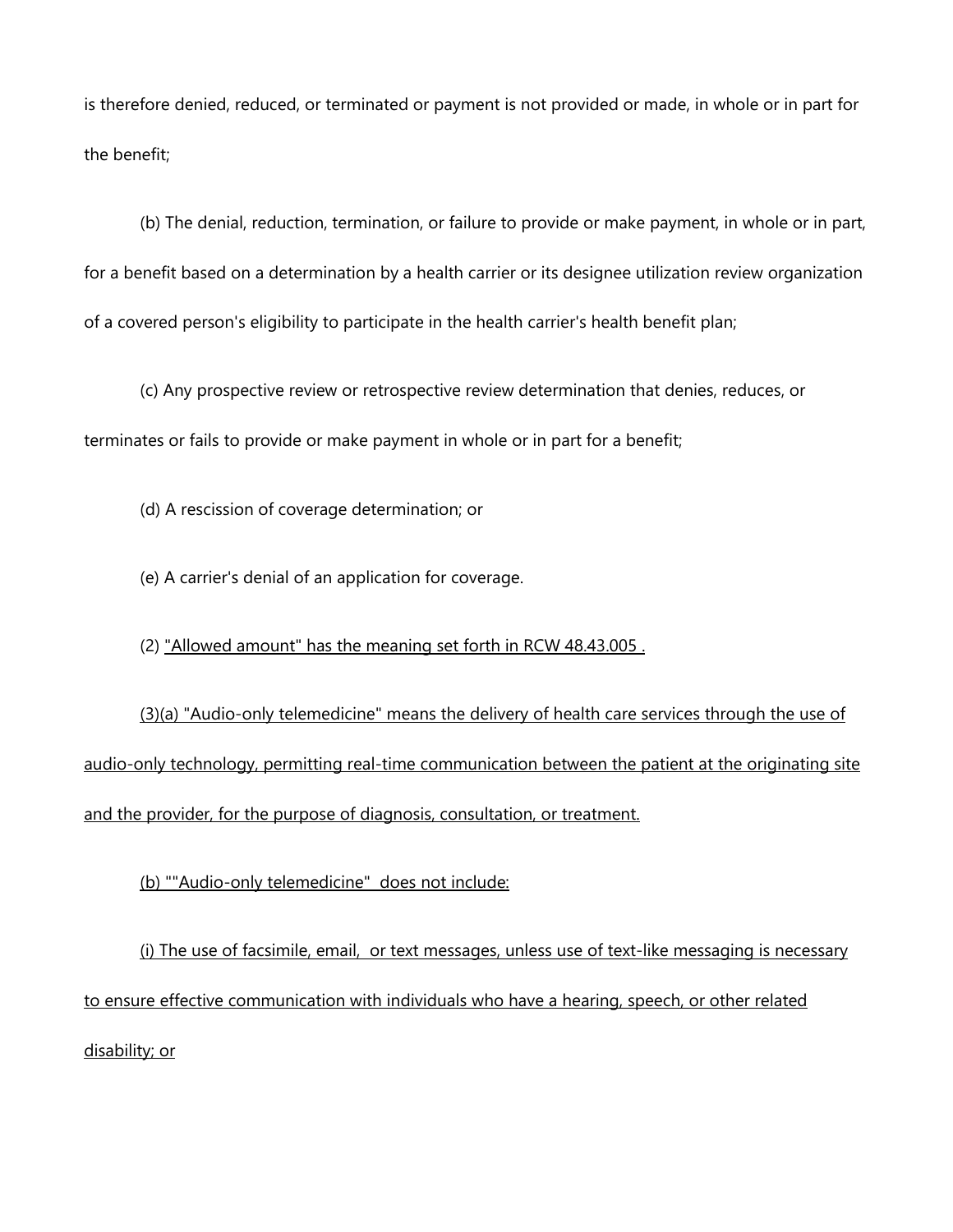(ii) The delivery of health care services that are customarily delivered by audio-only technology and customarily not billed as separate services by the provider, such as the sharing of laboratory results.

 $(4)$  "Authorization" or "certification" means a determination by the carrier that an admission, extension of stay, or other health care service has been reviewed and, based on the information provided, meets the clinical requirements for medical necessity, appropriateness, level of care, or effectiveness in relation to the applicable health plan.

 $((3))$  (5) "Clinical review criteria" means the written screens, or screening procedures, decision rules, medical protocols, or clinical practice guidelines used by the carrier as an element in the evaluation of medical necessity and appropriateness of requested admissions, procedures, and services, including prescription drug benefits, under the auspices of the applicable health plan. Clinical approval criteria has the same meaning as clinical review criteria.

 $((4))$  (6) "Covered health condition" means any disease, illness, injury or condition of health risk covered according to the terms of any health plan.

 $((4)$ )) (7) "Covered person" or "enrollee" means an individual covered by a health plan including a subscriber, policyholder, or beneficiary of a group plan.

 $((46))$  ( $(8)$  "Disciplining authority" has the meaning set forth in RCW 18.130.020.

(9) "Distant site" has the meaning set forth in RCW 48.43.735 .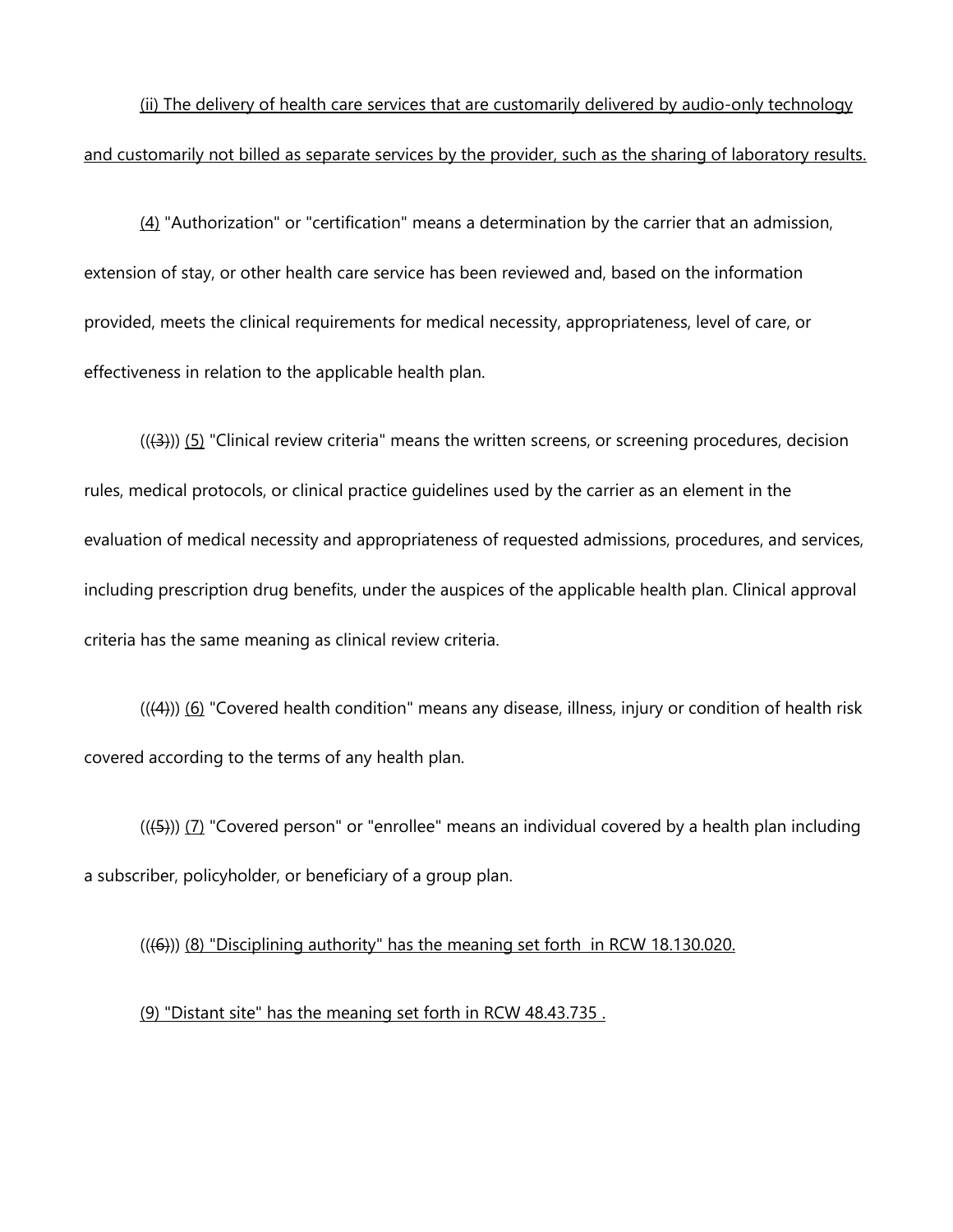(10) "Emergency medical condition" means the emergent and acute onset of a symptom or symptoms, including severe pain or emotional distress, that would lead a prudent layperson acting reasonably to believe that a health condition exists that requires immediate medical, mental health, or substance use disorder treatment attention, if failure to provide medical, mental health, or substance use disorder treatment attention would result in serious impairment to bodily functions or serious dysfunction of a bodily organ or part, or would place the person's health in serious jeopardy.

 $((2))$  (11) "Emergency services" has the meaning set forth in RCW 48.43.005.

 $(((8))$  (12) "Enrollee point-of-service cost-sharing" or "cost-sharing" has the meaning set forth in RCW 48.43.005 .

(((9))) (13) "Established relationship" means:

 providing audio-only telemedicine, or with a locum tenens or other provider who is the designated (a) The covered person has had at least one in-person appointment within the past year with the provider providing audio-only telemedicine, with a provider employed at the same clinic as the provider back up or substitute provider for the provider providing audio-only telemedicine who is on leave and who is not associated with an established clinic; or

(b) The covered person was referred to the provider providing audio-only telemedicine by another provider who has had at least one in-person appointment with the covered person within the past year and has provided relevant medical information to the provider providing audio-only telemedicine. A referral includes circumstances in which the provider who has had at least one in-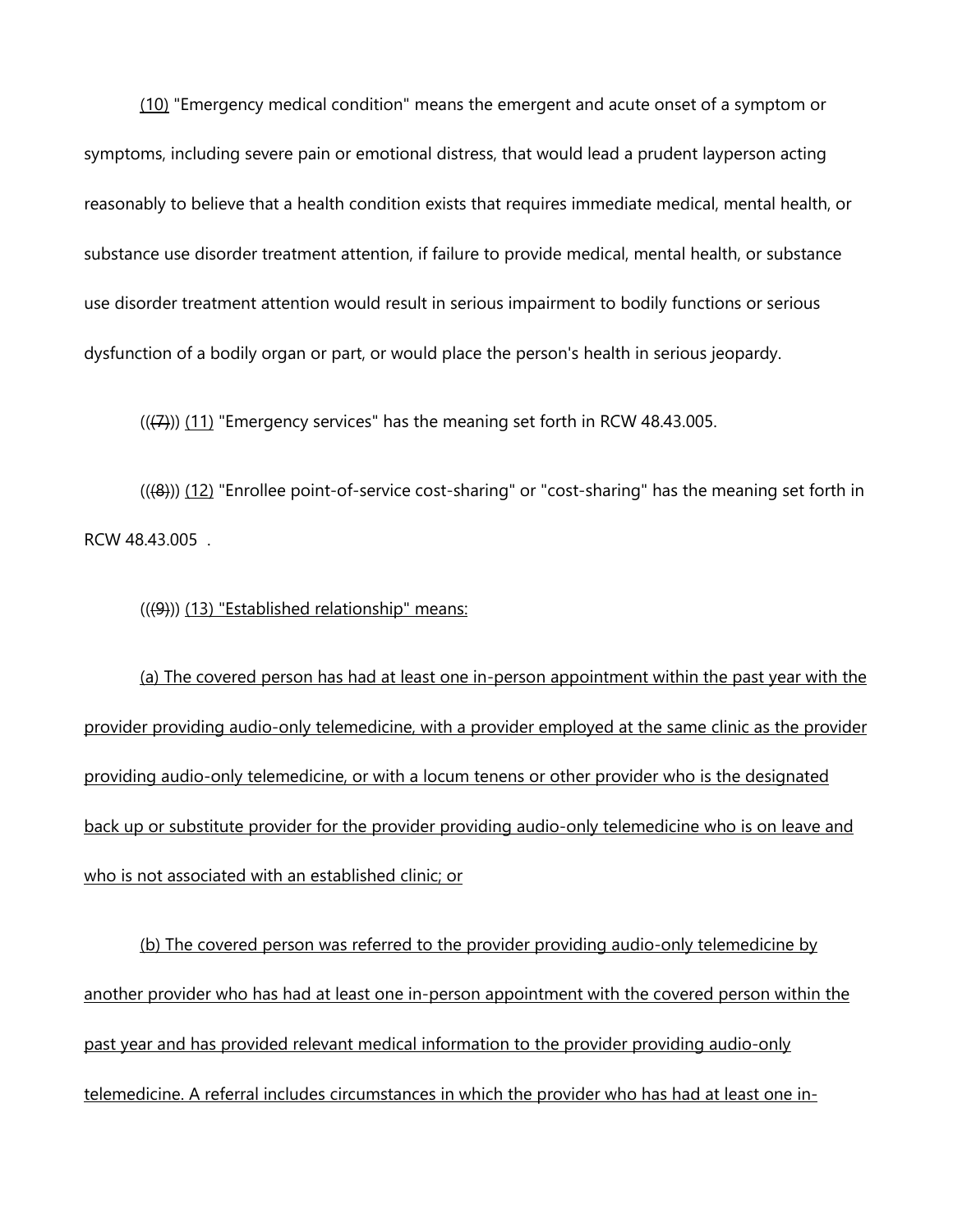person appointment with the covered person participates in the audio-only telemedicine encounter with the provider to whom the covered person has been referred.

(14) "Facility" means an institution providing health care services including, but not limited to, hospitals and other licensed inpatient centers, ambulatory surgical or treatment centers, skilled nursing centers, residential treatment centers, diagnostic, laboratory, and imaging centers, and rehabilitation and other therapeutic settings, and as defined in RCW 48.43.005.

 $(((10)))(15)$  "Formulary" means a listing of drugs used within a health plan.

 $(((11)))(16)$  "Grievance" has the meaning set forth in RCW 48.43.005.

 $((12))$  (17) "Health care provider" or "provider" means:

(a) A person regulated under Title 18 RCW or chapter 70.127 RCW, to practice health or healthrelated services or otherwise practicing health care services in this state consistent with state law; or

(b) An employee or agent of a person described in (a) of this subsection, acting in the course and scope of his or her employment.

 $((+3))$  (18) "Health care service" or "health service" means that service offered or provided by health care facilities and health care providers relating to the prevention, cure, or treatment of illness, injury, or disease.

 $(((14)))(19)$  "Health carrier" or "carrier" means a disability insurance company regulated under chapter 48.20 or 48.21 RCW, a health care service contractor as defined in RCW 48.44.010, and a health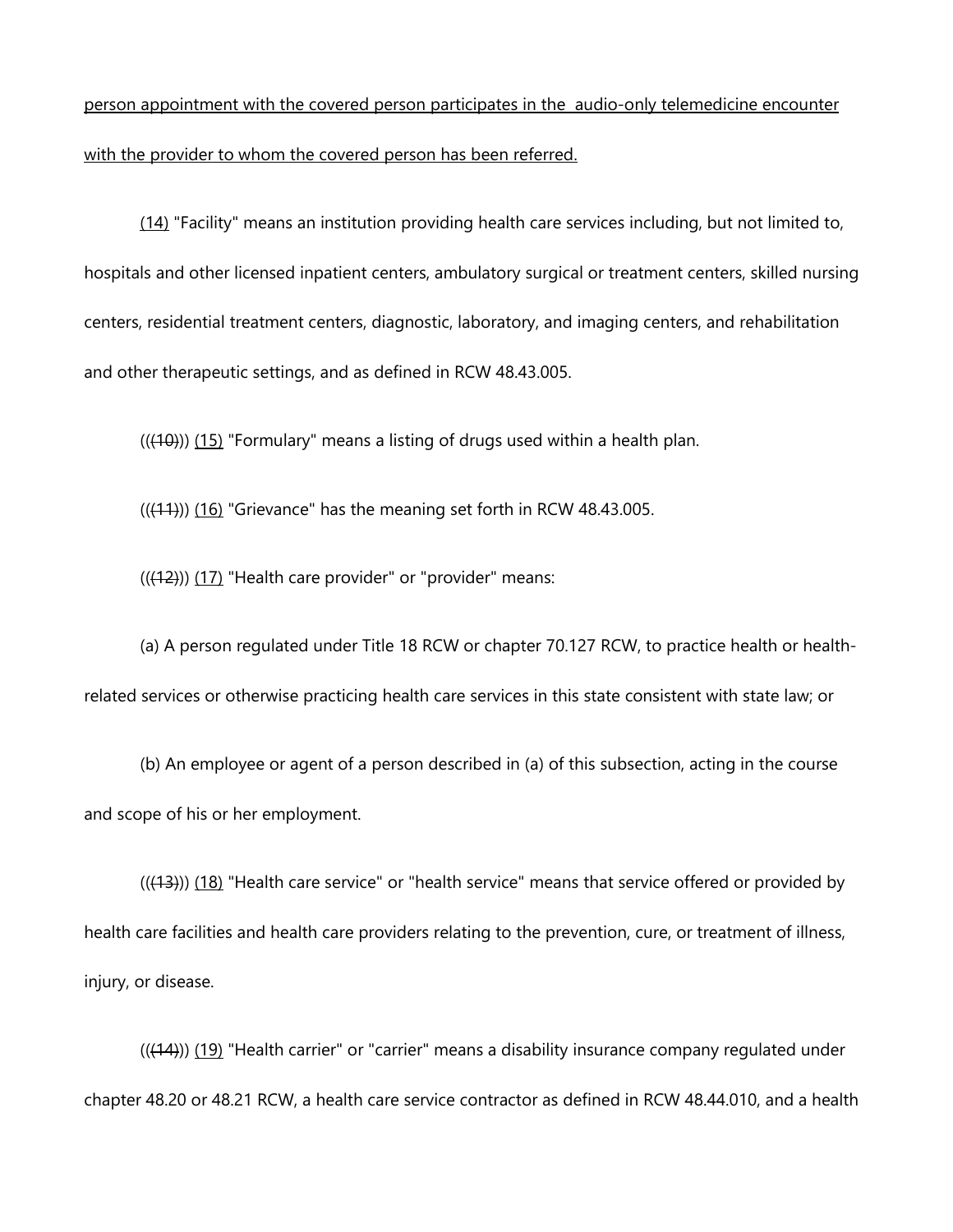maintenance organization as defined in RCW 48.46.020, and includes "issuers" as that term is used in The Patient Protection and Affordable Care Act (P.L. 111-148, as amended (2010)).

 $((45))$  (20) "Health plan" or "plan" means any individual or group policy, contract, or agreement offered by a health carrier to provide, arrange, reimburse, or pay for health care service except the following:

(a) Long-term care insurance governed by chapter 48.84 RCW;

(b) Medicare supplemental health insurance governed by chapter 48.66 RCW;

(c) Limited health care service offered by limited health care service contractors in accordance with RCW 48.44.035;

(d) Disability income;

(e) Coverage incidental to a property/casualty liability insurance policy such as automobile personal injury protection coverage and homeowner guest medical;

(f) Workers' compensation coverage;

(g) Accident only coverage;

 (h) Specified disease and hospital confinement indemnity when marketed solely as a supplement to a health plan;

(i) Employer-sponsored self-funded health plans;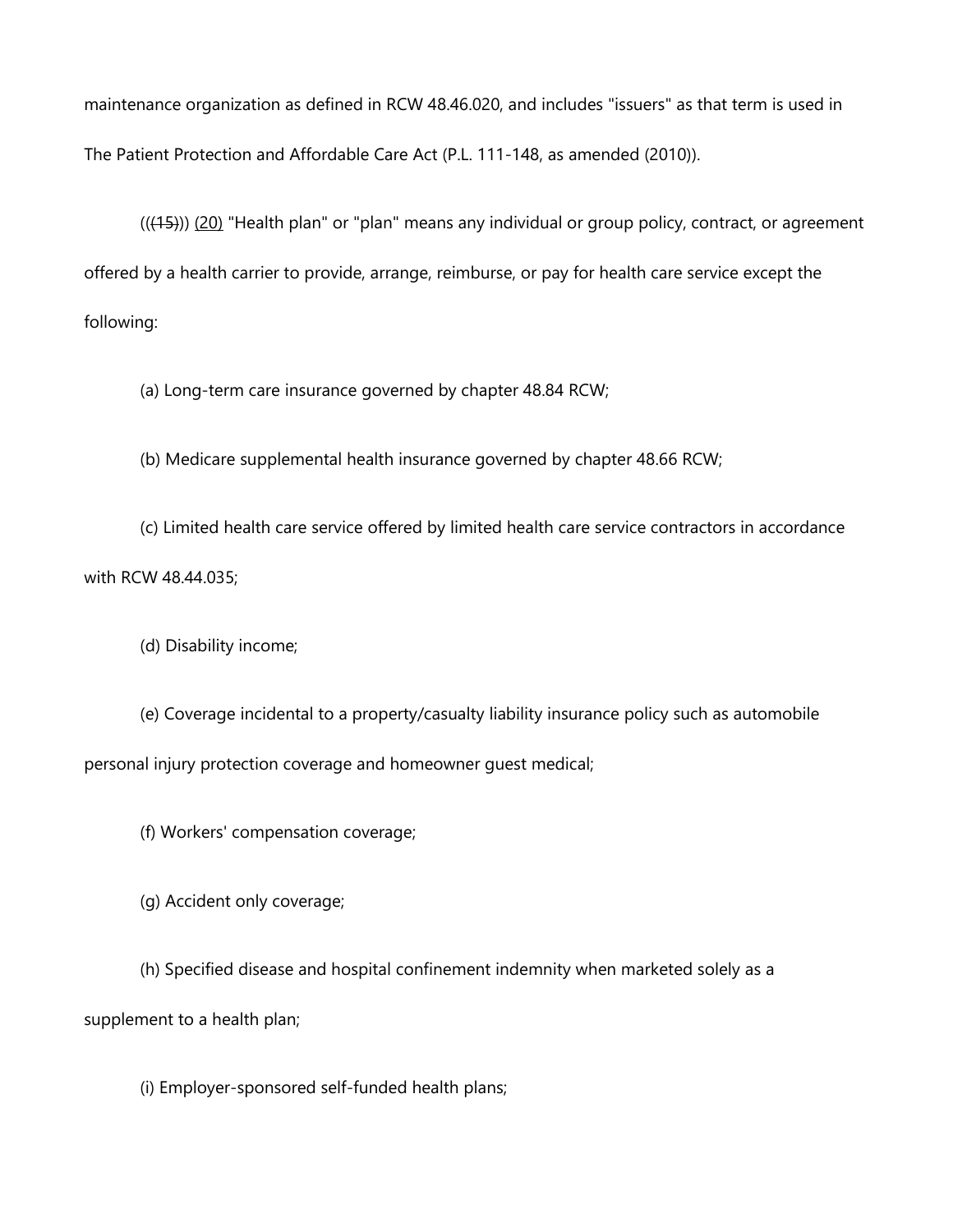(j) Dental only and vision only coverage; and

(k) Plans deemed by the insurance commissioner to have a short-term limited purpose or duration, or to be a student-only plan that is guaranteed renewable while the covered person is enrolled as a regular full-time undergraduate or graduate student at an accredited higher education institution, after a written request for such classification by the carrier and subsequent written approval by the insurance commissioner.

 $(((16)))$   $(21)$  "Hospital" has the meaning set forth in RCW 48.43.735.

(22) "Indian health care provider" means:

(a) The Indian Health Service, an agency operated by the U.S. Department of Health and Human Services established by the Indian Health Care Improvement Act, Section 601, 25 U.S.C. Sec. 1661;

 (b) An Indian tribe, as defined in the Indian Health Care Improvement Act, Section 4(14), 25 U.S.C. Sec. 1603(14), that operates a health program under a contract or compact to carry out programs of the Indian Health Service pursuant to the Indian Self-Determination and Education Assistance Act (ISDEAA), 25 U.S.C. Sec. 450 et seq.;

(c) A tribal organization, as defined in the Indian Health Care Improvement Act, Section 4(26), 25 U.S.C. Sec. 1603(26), that operates a health program under a contract or compact to carry out programs of the Indian Health Service pursuant to the ISDEAA, 25 U.S.C. Sec. 450 et seq.;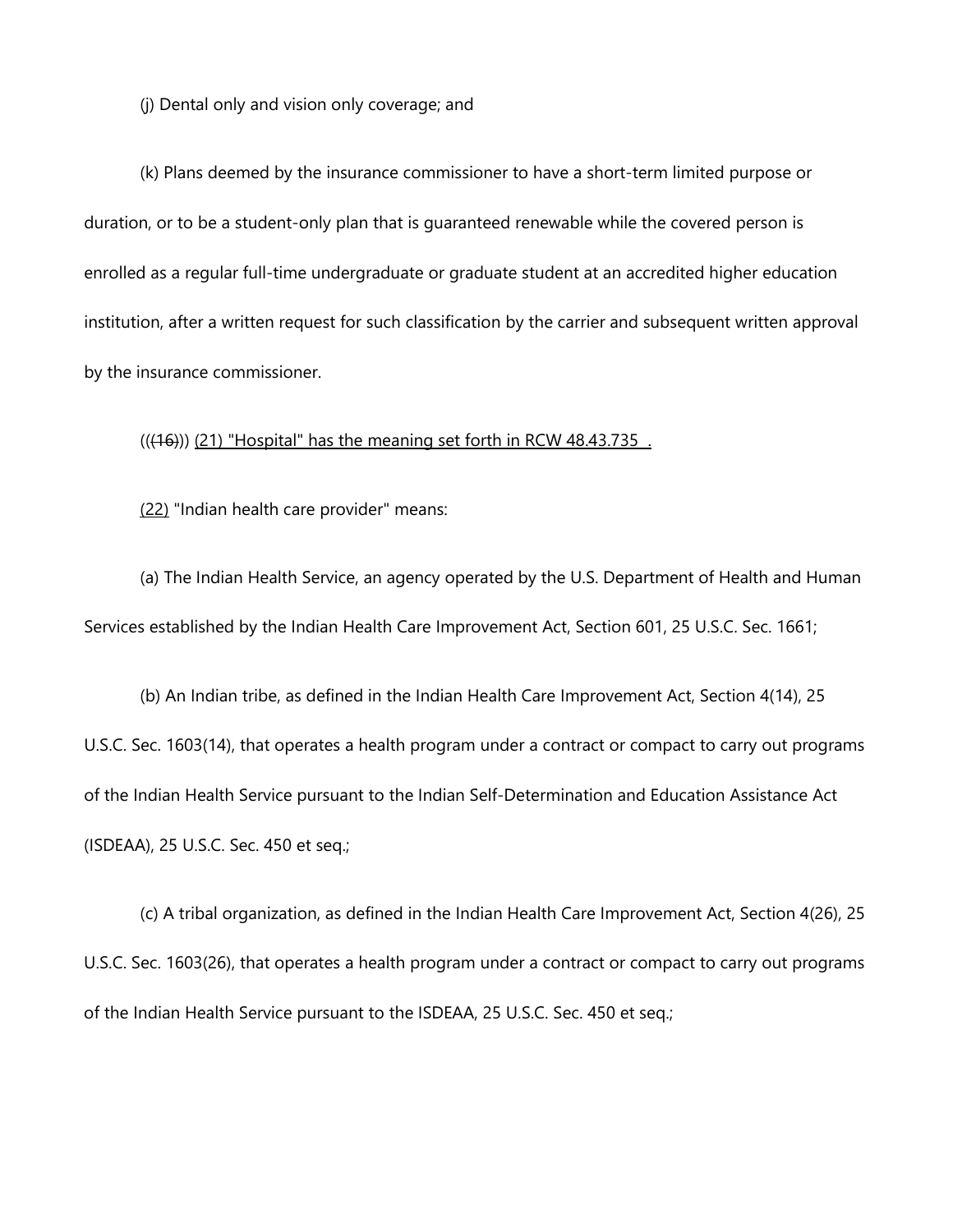(d) An Indian tribe, as defined in the Indian Health Care Improvement Act, Section 4(14), 25 U.S.C. Sec. 1603(14), or tribal organization, as defined in the Indian Health Care Improvement Act, Section 4(26), 25 U.S.C. Sec. 1603(26), that operates a health program with funding provided in whole or part pursuant to 25 U.S.C. Sec. 47 (commonly known as the Buy Indian Act); or

(e) An urban Indian organization that operates a health program with funds in whole or part provided by Indian Health Service under a grant or contract awarded pursuant to Title V of the Indian Health Care Improvement Act, Section 4(29), 25 U.S.C. Sec. 1603(29).

 $((+7))$   $(23)$  "Managed care plan" means a health plan that coordinates the provision of covered health care services to a covered person through the use of a primary care provider and a network.

 $((48))$  (24) "Medically necessary" or "medical necessity" in regard to mental health services and pharmacy services is a carrier determination as to whether a health service is a covered benefit because the service is consistent with generally recognized standards within a relevant health profession.

 $((49))$   $(25)$  "Mental health provider" means a health care provider or a health care facility authorized by state law to provide mental health services.

 ameliorate the effects of a mental disorder listed in the most current version of the Diagnostic and (((20))) (26) "Mental health services" means in-patient or out-patient treatment including, but not limited to, partial hospitalization, residential treatment, out-patient facility-based treatment, intensive outpatient treatment, emergency services, or prescription drugs to manage, stabilize, or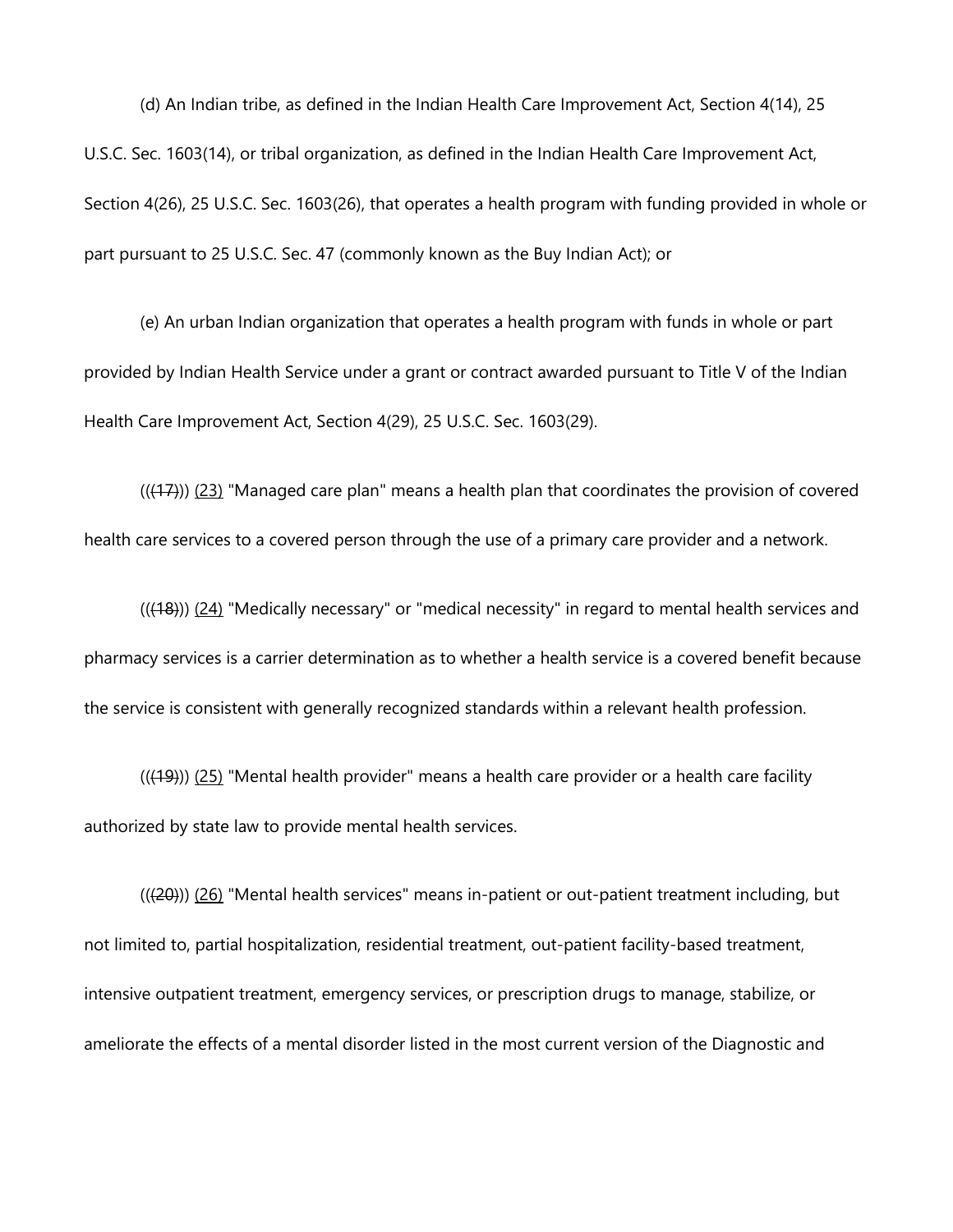Statistical Manual of Mental Disorders (DSM) published by the American Psychiatric Association, including diagnoses and treatment for substance use disorder.

 $((21))$  (27) "Network" means the group of participating providers and facilities providing health care services to a particular health plan or line of business (individual, small, or large group). A health plan network for issuers offering more than one health plan may be smaller in number than the total number of participating providers and facilities for all plans offered by the carrier.

(((22))) (28) "Originating site" means the physical location of a patient receiving health care services through telemedicine, and includes those sites described in WAC 284-170-433.

(29) "Out-patient therapeutic visit" or "out-patient visit" means a clinical treatment session with a mental health provider of a duration consistent with relevant professional standards used by the carrier to determine medical necessity for the particular service being rendered, as defined in Physicians Current Procedural Terminology, published by the American Medical Association.

((<del>(23)</del>)) <u>(30)</u> "Participating provider" and "participating facility" mean a facility or provider who, under a contract with the health carrier or with the carrier's contractor or subcontractor, has agreed to provide health care services to covered persons with an expectation of receiving payment, other than coinsurance, copayments, or deductibles, from the health carrier rather than from the covered person.

 $((24))$  (31) "Patient consent" means a voluntary and informed decision by a patient, following an explanation by the provider presented in a manner understandable to the patient and that is free of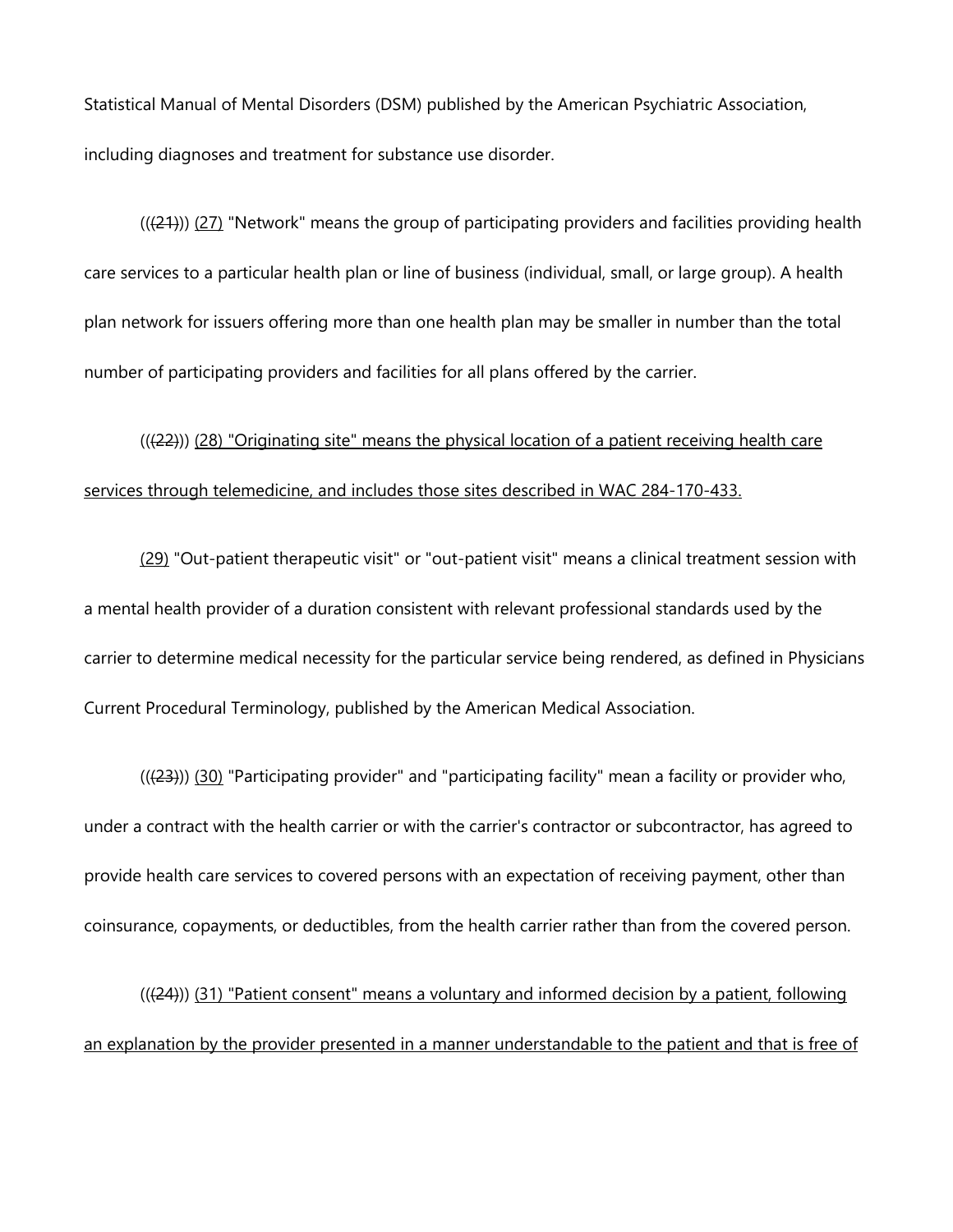## undue influence, fraud or duress, to consent to a provider billing the patient or the patient's health plan for an audio-only telemedicine service under RCW 48.43.735.

 joint stock company, a trust, an unincorporated organization, any similar entity, or any combination of (32) "Person" means an individual, a corporation, a partnership, an association, a joint venture, a the foregoing.

 $((25))$   $(33)$  "Pharmacy services" means the practice of pharmacy as defined in chapter 18.64 RCW and includes any drugs or devices as defined in chapter 18.64 RCW.

 $((26))$  (34) "Primary care provider" means a participating provider who supervises, coordinates, or provides initial care or continuing care to a covered person, and who may be required by the health carrier to initiate a referral for specialty care and maintain supervision of health care services rendered to the covered person.

 $((27))$  (35) "Preexisting condition" means any medical condition, illness, or injury that existed any time prior to the effective date of coverage.

((<del>(28)</del>)) <u>(36)</u> "Premium" means all sums charged, received, or deposited by a health carrier as consideration for a health plan or the continuance of a health plan. Any assessment or any "membership," "policy," "contract," "service," or similar fee or charge made by a health carrier in consideration for a health plan is deemed part of the premium. "Premium" shall not include amounts paid as enrollee point-of-service cost-sharing.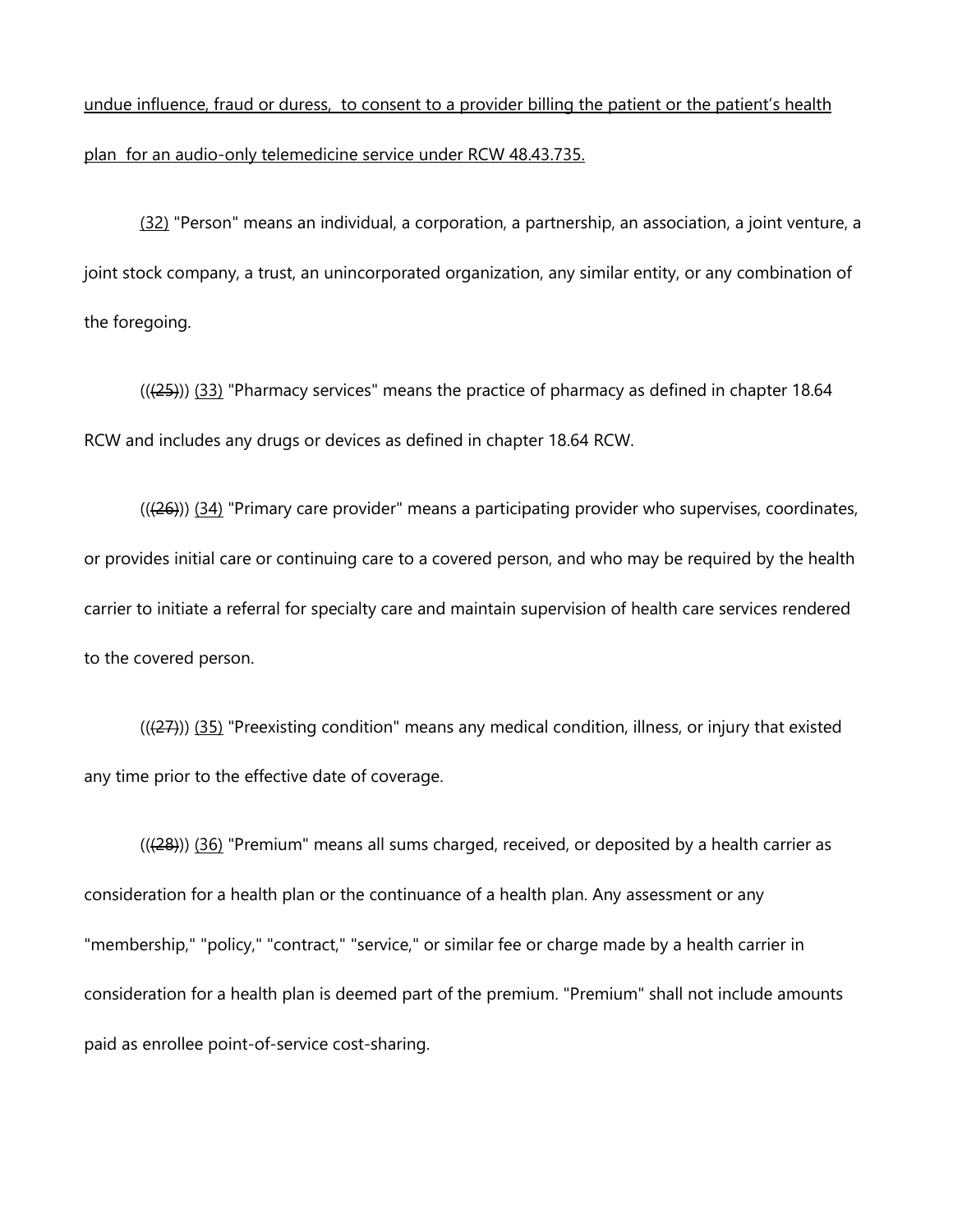(((29))) (37) "Real time communication" means synchronous and live communication between a provider and a patient. It does not include delayed or recorded messages, such as email, facsimile or voice mail.

(38) "Same amount of compensation" means providers are reimbursed by a carrier using the same allowed amount for telemedicine services as they would if the service had been provided inperson unless negotiation has been undertaken under WAC 284-170-433(2). Where consumer costsharing applies to telemedicine services, the consumer's payment combined with the carrier's payment must be the same amount of compensation, or allowed amount as the carrier would pay the provider if the telemedicine service had been provided in person. Where an alternative payment methodology other than fee-for-service payment would apply to an in-person service, "same amount of compensation" means providers are reimbursed by a carrier using the same alternative payment methodology that would be used for the same service if provided in-person, unless negotiation has been undertaken under WAC 284-170-433(2).

<u>(39)</u> "Service area" means the geographic area or areas where a specific product is issued, accepts members or enrollees, and covers provided services. A service area must be defined by the county or counties included unless, for good cause, the commissioner permits limitation of a service area by zip code. Good cause includes geographic barriers within a service area, or other conditions that make offering coverage throughout an entire county unreasonable.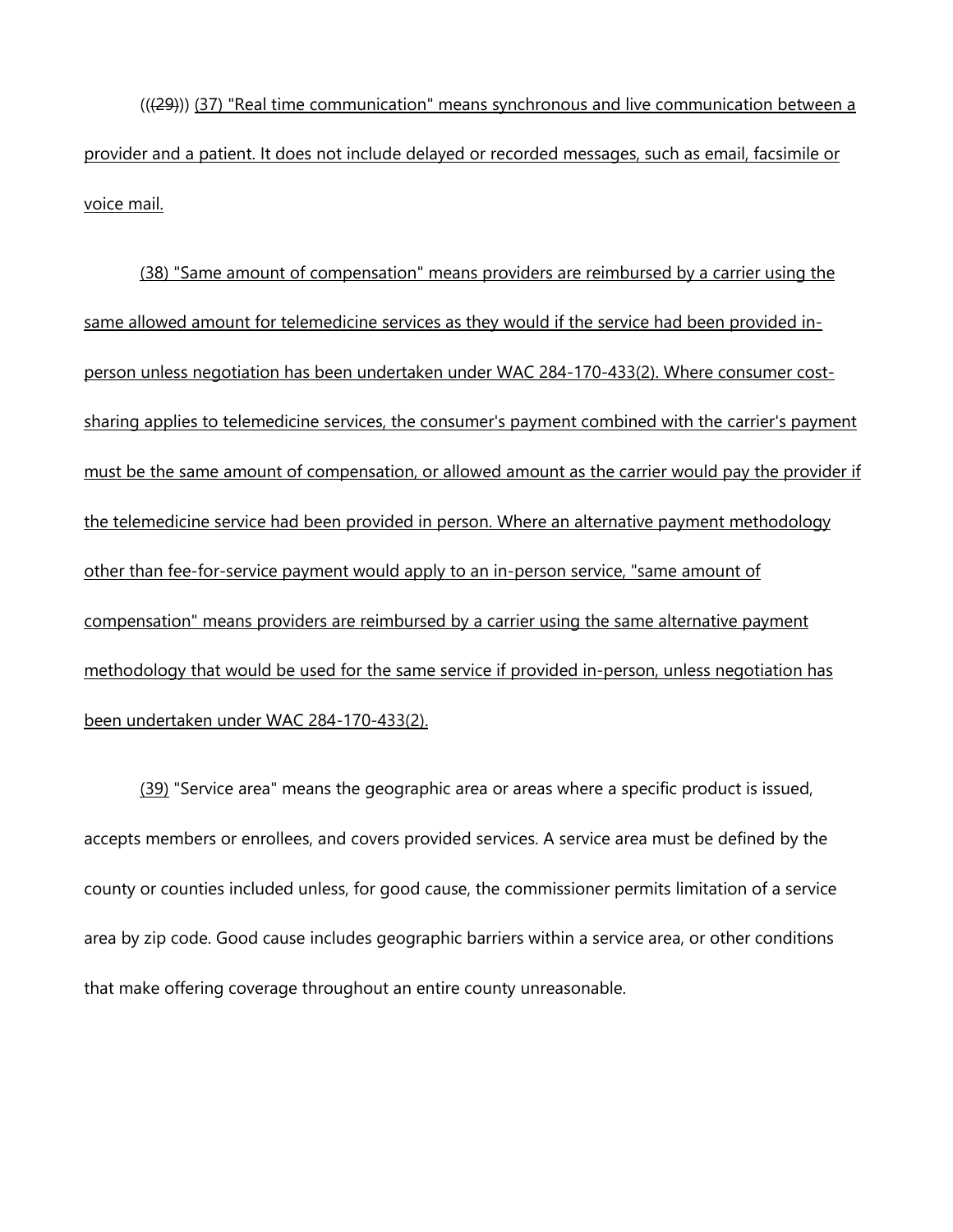$((30))$  (40) "Small group plan" means a health plan issued to a small employer as defined under RCW 48.43.005(34) comprising from one to fifty eligible employees.

(((31)) (41) "Store and forward technology" has the meaning set forth in RCW 48.43.735.

(42) "Substance use disorder services" means in-patient or out-patient treatment including, but not limited to, partial hospitalization, residential treatment, or out-patient facility-based treatment, intensive outpatient treatment, emergency services, or prescription drugs to manage, stabilize, or ameliorate the effects of a substance use disorder listed in the most current version of the *Diagnostic and Statistical Manual of Mental Disorders* (DSM) published by the American Psychiatric Association, including diagnoses and treatment for substance use disorder.

((<del>(32)</del>)) <u>(43)</u> "Substitute drug" means a prescription medication, drug or therapy that a carrier covers based on an exception request. When the exception request is based on therapeutic equivalence, a substitute drug means a therapeutically equivalent substance as defined in chapter 69.41 RCW.

 $((33))$   $(44)$  "Supplementary pharmacy services" or "other pharmacy services" means pharmacy services involving the provision of drug therapy management and other services not required under state and federal law but that may be rendered in connection with dispensing, or that may be used in disease prevention or disease management.

(45) "Telemedicine" means the delivery of health care services through the use of interactive audio and video technology or audio-only technology, permitting real-time communication between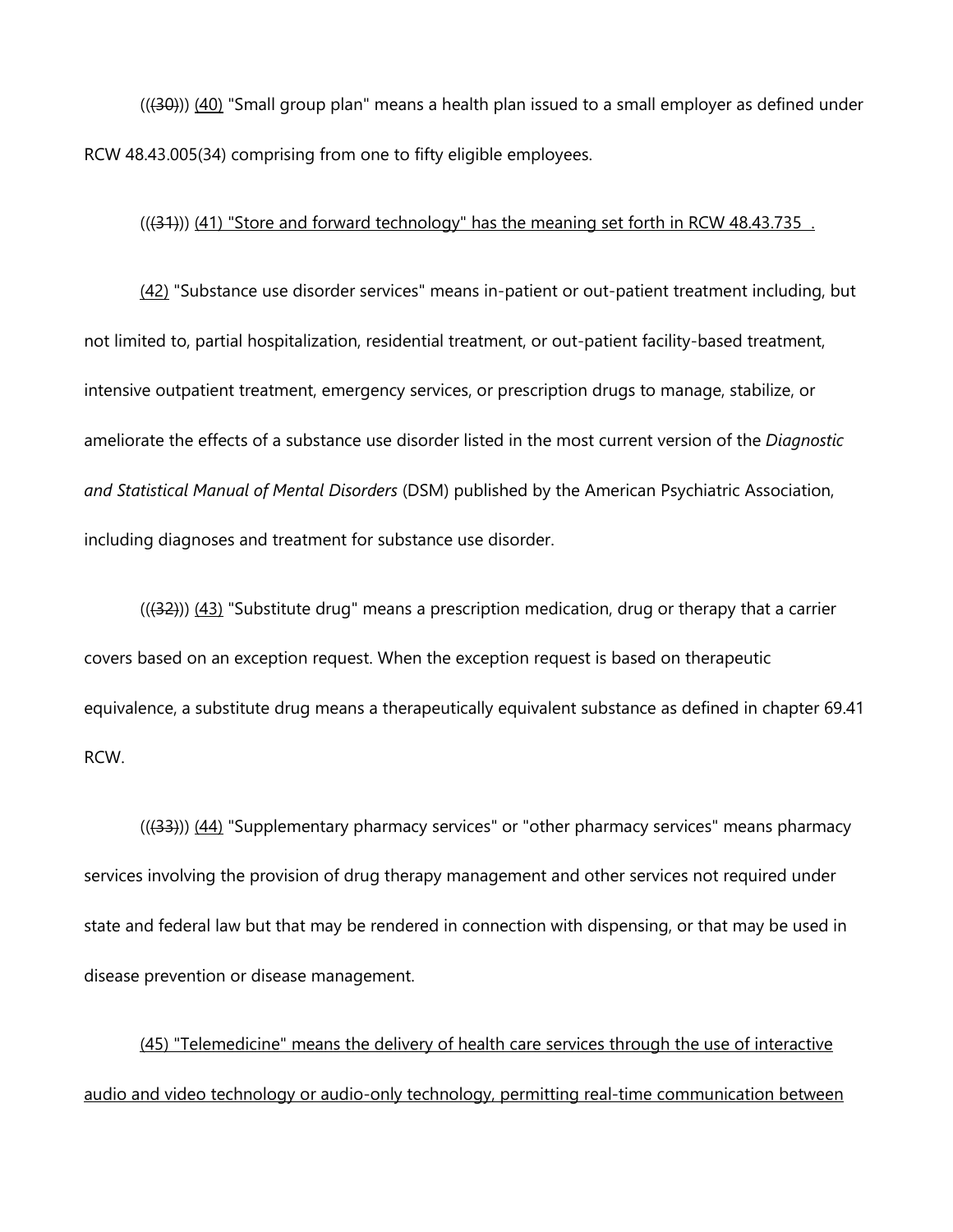treatment. For purposes of this chapter, "telemedicine" does not include facsimile, email or text the patient at the originating site and the provider, for the purpose of diagnosis, consultation, or messaging, unless use of text-like messaging is necessary to ensure effective communication with individuals who have a hearing, speech or other related disability.

[Statutory Authority: RCW 48.02.060 and 48.43.765. WSR 21-01-094 (Matter No. R 2019-05), § 284-170- 130, filed 12/11/20, effective 1/11/21. Statutory Authority: RCW 48.02.060. WSR 16-07-144 (Matter No. R 2016-01), § 284-170-130, filed 3/23/16, effective 4/23/16.]

## NEW SECTION

 **WAC 284-170-433 Provider contracts—Telemedicine.** (1)(a) Every participating provider contract must, for health plans issued or renewed on or after January 1, 2017, provide that a health carrier shall reimburse a provider for a health care service provided to a covered person through telemedicine or store and forward technology if:

(i) The plan provides coverage of the health care service when provided in person by the provider;

(ii) The health care service is medically necessary;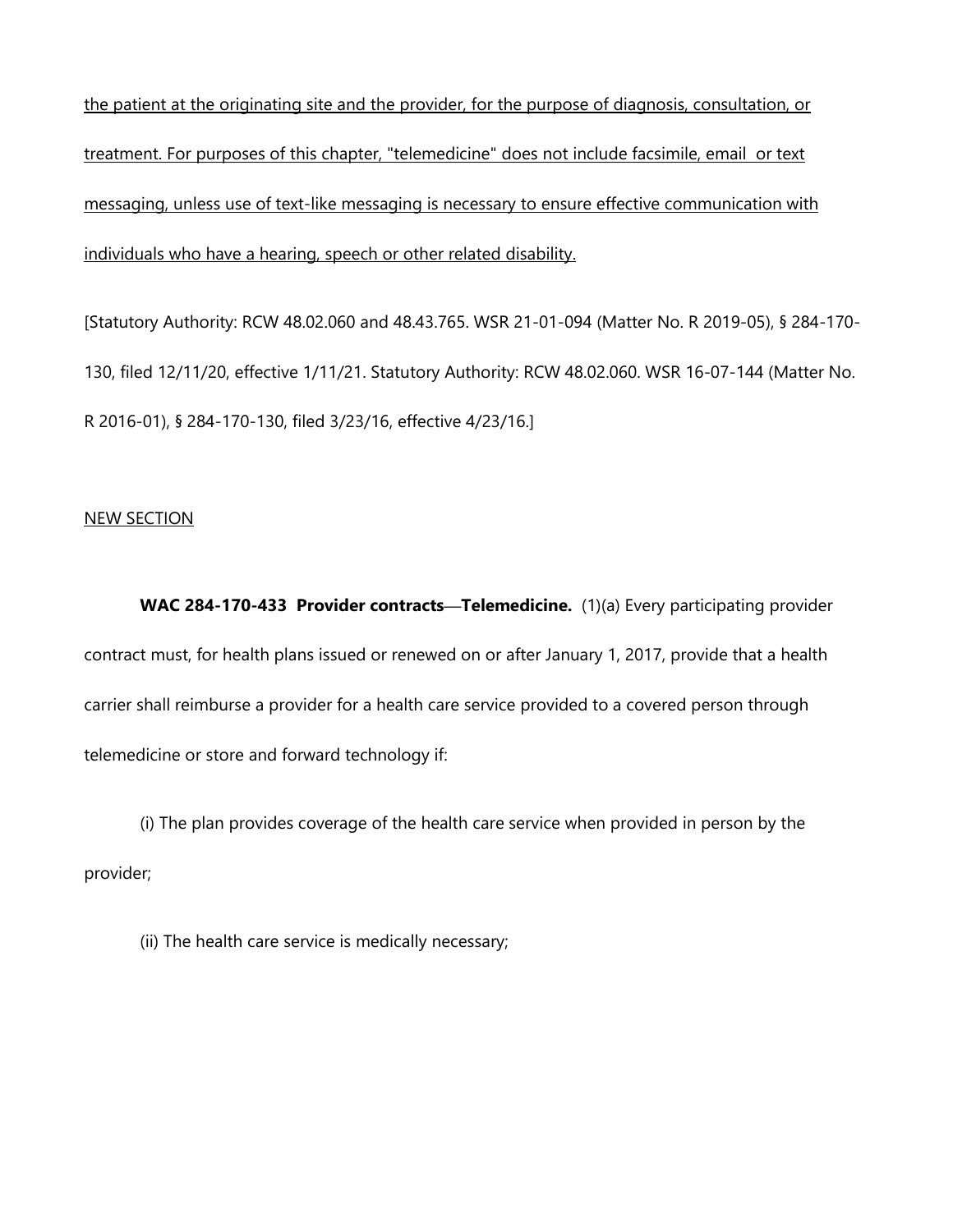(iii) The health care service is a service recognized as an essential health benefit under section 1302(b) of the federal Patient Protection and Affordable Care Act in effect on January 1, 2015, RCW 48.43.005 and 48.43.715;

(iv) The health care service is determined to be safely and effectively provided through telemedicine or store and forward technology according to generally accepted health care practices and standards, and the technology used to provide the health care service meets the standards required by state and federal laws governing the privacy and security of protected health information; and

 (b) Beginning January 1, 2023, for audio-only telemedicine, the covered person has an established relationship with the provider.

(2)(a) Every participating provider contract must, for health plans issued or renewed on or after January 1, 2021, provide that, except as provided in (b) of this subsection, a carrier will reimburse a provider for a health care service provided to a covered person through telemedicine as provided in RCW 48.43.735(1) or this section the same amount of compensation the carrier would pay the provider if the health care service was provided in person by the provider.

(b) Hospitals, hospital systems, telemedicine companies, and provider groups consisting of eleven or more providers may elect to negotiate an amount of compensation for telemedicine services that differs from the amount of compensation for in-person services.

 For purposes of (b) of this subsection, the number of providers in a provider group refers to all providers within the group, regardless of a provider's location.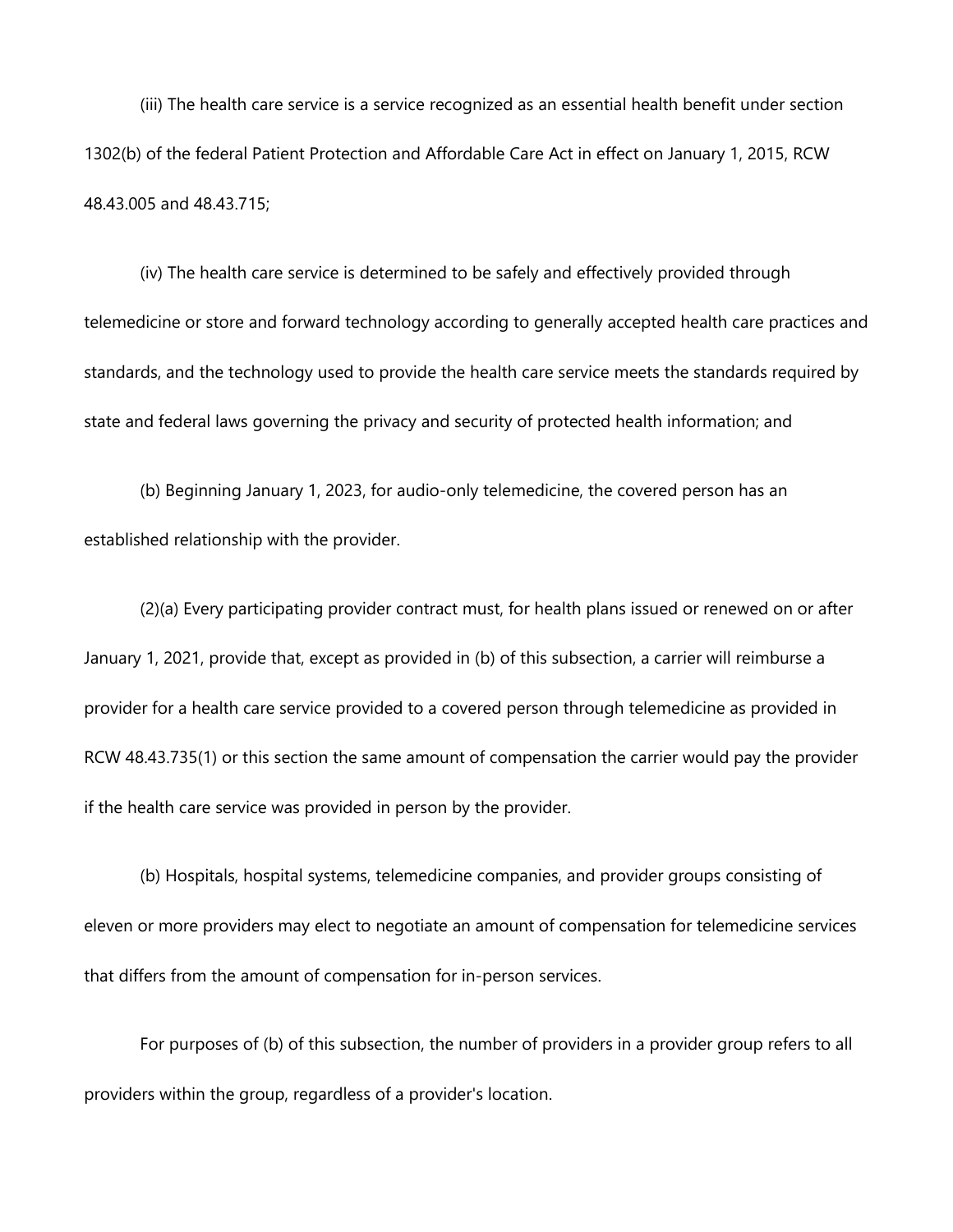(c) For purposes of this section, reimbursement of store and forward technology is available only for those covered services specified in the negotiated agreement between the health carrier and the health care provider.

(3)(a) Every participating provider contract must, for health plans issued or renewed on or after January 1, 2017, provide that an originating site for a telemedicine health care service subject to subsection (1) of this section includes a:

(i) Hospital;

(ii) Rural health clinic;

(iii) Federally qualified health center;

(iv) Physician's or other provider's office;

(v) Licensed or certified behavioral health agency;

(vi) Skilled nursing facility;

 RCW 43.70.XXX (section 2, chapter 68, Laws of 2021 (SHB 1225)); (vii) Home or any location determined by the individual receiving the service including, but not limited to, a pharmacy licensed under chapter 18.64 RCW or a school-based health clinic as defined in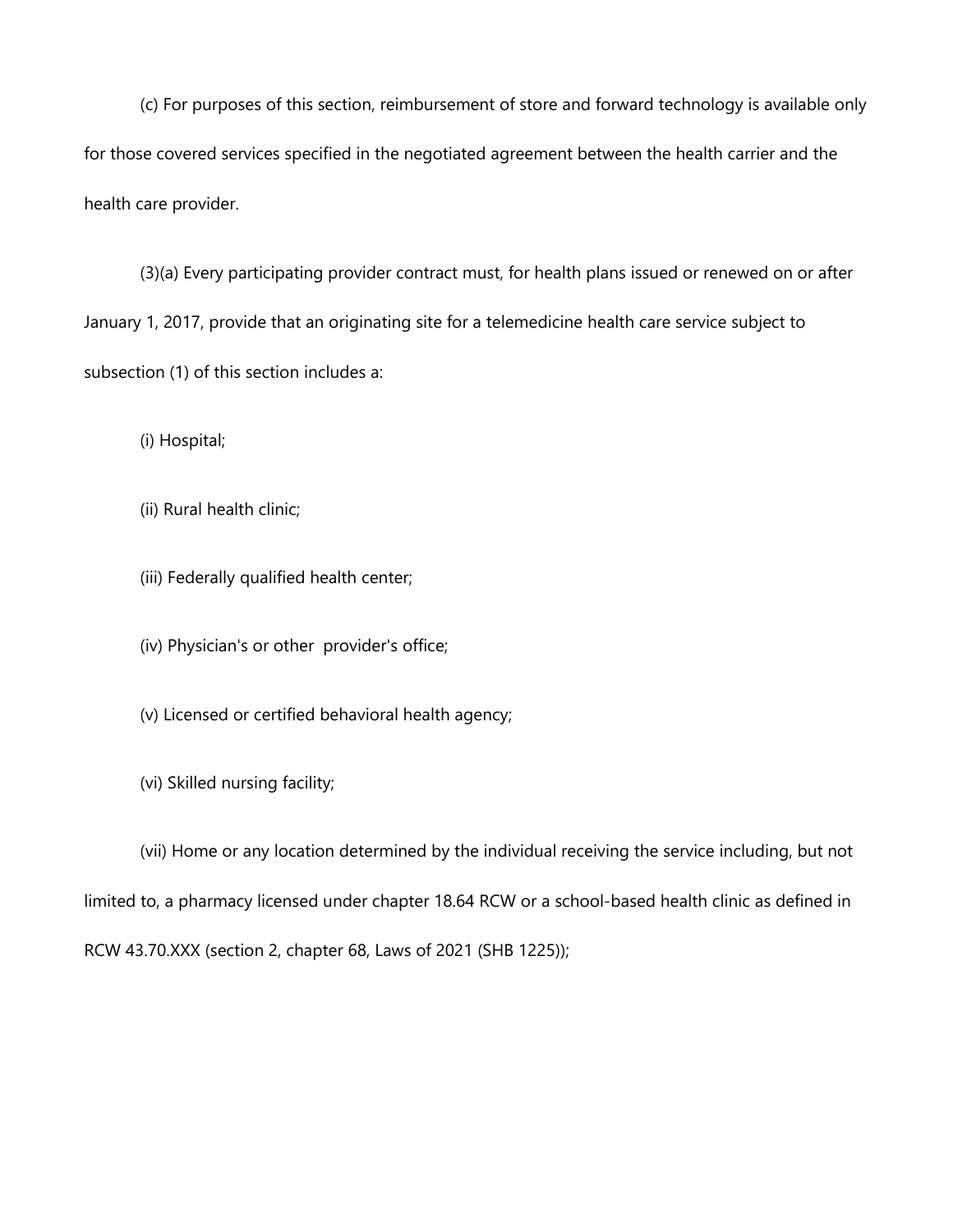(A) If the site chosen by the individual receiving service is in a state other than the state of Washington, a provider's ability to conduct a telemedicine visit in that state is determined by the licensure status of the provider and the provider licensure laws of the other state; or

(viii) Renal dialysis center, except an independent renal dialysis center.

(b) Except for (a)(vii) of this subsection, any originating site under this subsection may charge a facility fee for infrastructure and preparation of the patient. Reimbursement for a facility fee must be subject to a negotiated agreement between the originating site and the health carrier. A distant site, a hospital that is an originating site for audio-only telemedicine, or any other site not identified in this subsection may not charge a facility fee.

(4) A health carrier may not distinguish between originating sites that are rural and urban in providing the coverage required in subsection (1) of this section.

(5) A health carrier may subject coverage of a telemedicine or store and forward technology health service under subsection (1) of this section to all terms and conditions of the plan in which the covered person is enrolled including, but not limited to, utilization review, prior authorization, deductible, copayment, or coinsurance requirements that are applicable to coverage of a comparable health care service provided in person.

(6)(a) Every participating provider contract must, effective July 25, 2021, provide that if a provider intends to bill a covered person or the covered person's health plan for an audio-only telemedicine service, the provider must obtain patient consent from the covered person for the billing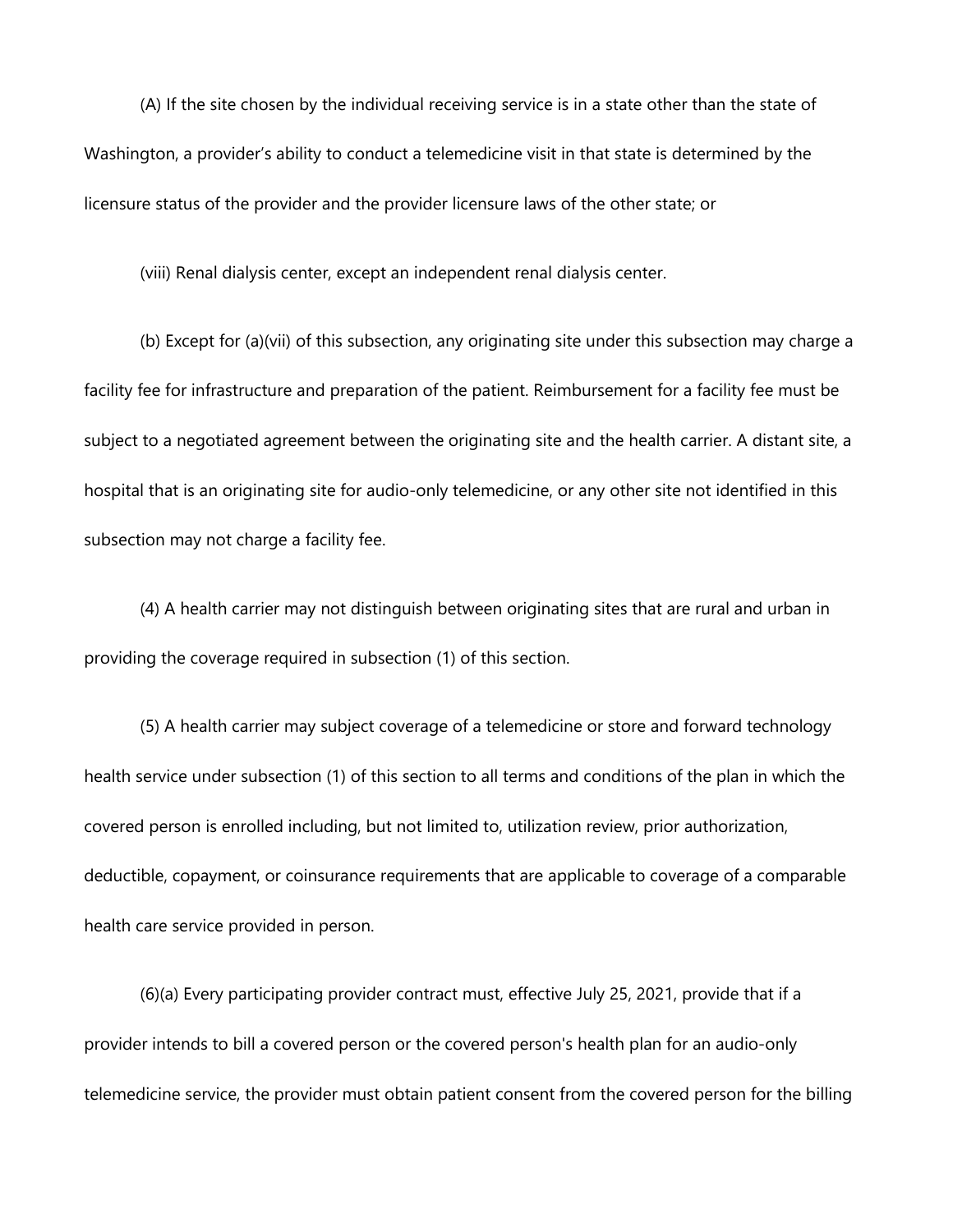in advance of the service being delivered, consistent with the requirements of this subsection, and state and federal laws related to obtaining patient consent.

 with a provider and may constitute consent to such visits for a period of up to twelve months. If audio-(b)(i) A covered person's consent must be obtained prior to initiation of the first audio-only visit only visits continue beyond an initial twelve-month period, consent must be obtained from the covered person for each prospective twelve-month period.

 encounter, recorded verbally as part of the audio-only telemedicine encounter record, or otherwise documented in the patient record. Consent must be documented and retained by the provider for a minimum of five years. As needed, the carrier may request documentation of the covered person's (ii) A covered person may consent to a provider billing them or their health plan in writing or verbally. Consent to billing for an audio-only telemedicine encounter may be obtained and documented as part of the process of making an appointment for an audio-only telemedicine consent as a condition of claim payment.

 auxiliary personnel who are under the general supervision of the provider. (iii) Consent to be billed for audio-only telemedicine services may be obtained by a provider's

(iv) A patient may revoke consent granted under this subsection. Revocation of the patient's consent must be communicated by the patient or their authorized representative to the provider or auxiliary personnel who are under the general supervision of the provider verbally or in writing and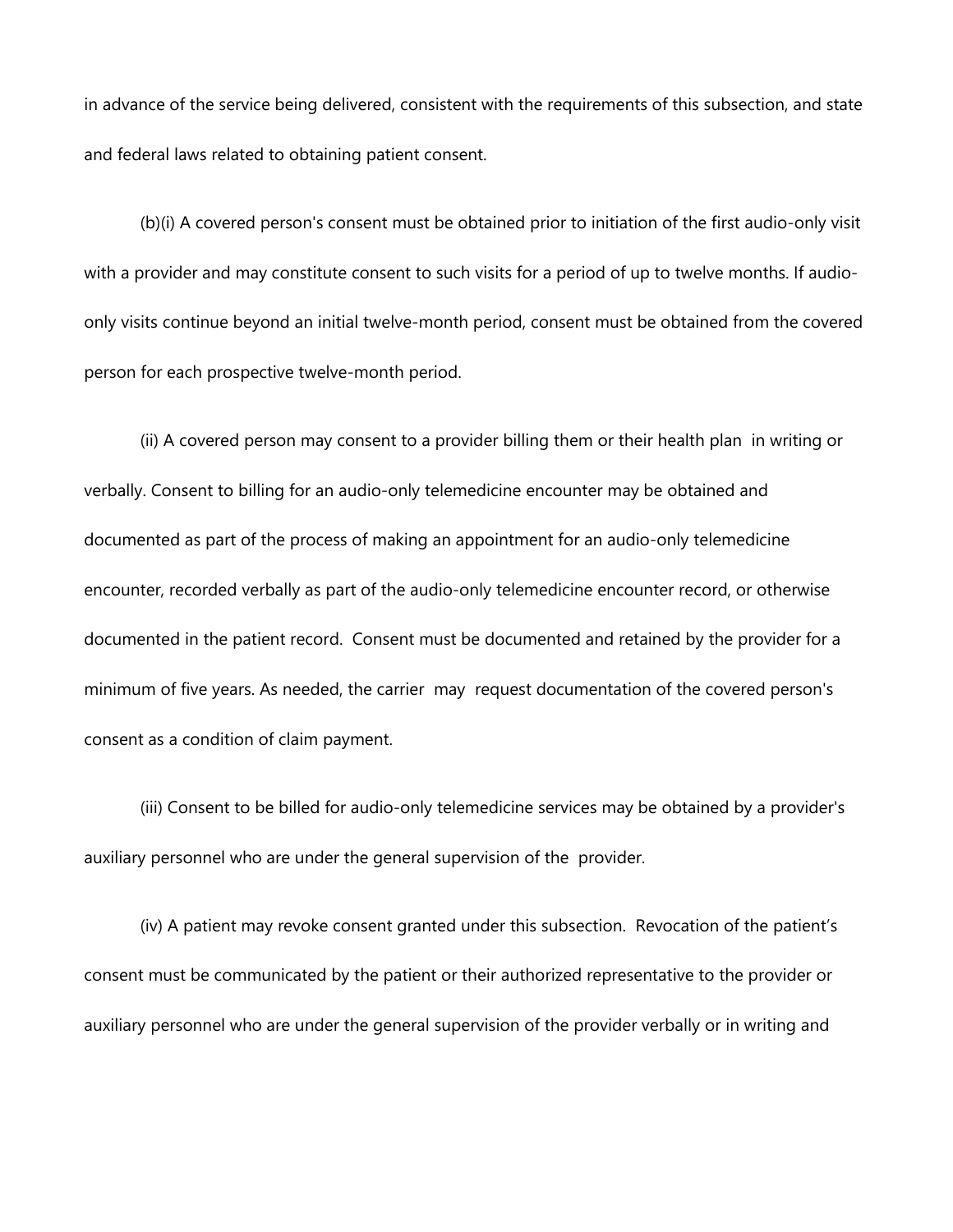must be documented and retained by the provider for a minimum of five years. Once consent is revoked, the revocation must operate prospectively.

communication. (7) (a) A carrier may not deny, reduce, terminate or fail to make payment for the delivery of health care services using audio and visual technology solely because the communication between the patient and provider during the encounter shifted to audio-only due to unanticipated circumstances. In these instances, a carrier may not require a provider to obtain consent from the patient to continue the

(b) A carrier has no obligation to reimburse a provider for both an audio-visual and an audioonly encounter when both means of communication have been used during the encounter due to unforeseen circumstances.

(8) (a) If the commissioner has cause to believe that any provider has engaged in a pattern of unresolved violations of RCW 48.43.735(8) or subsection (6) of this section, the commissioner may submit information to the department of health or the appropriate disciplining authority, as defined in RCW 18.130.020, for action.

(b) In determining whether there is cause to believe that a provider has engaged in a pattern of unresolved violations, the commissioner shall consider, but is not limited to, consideration of the following: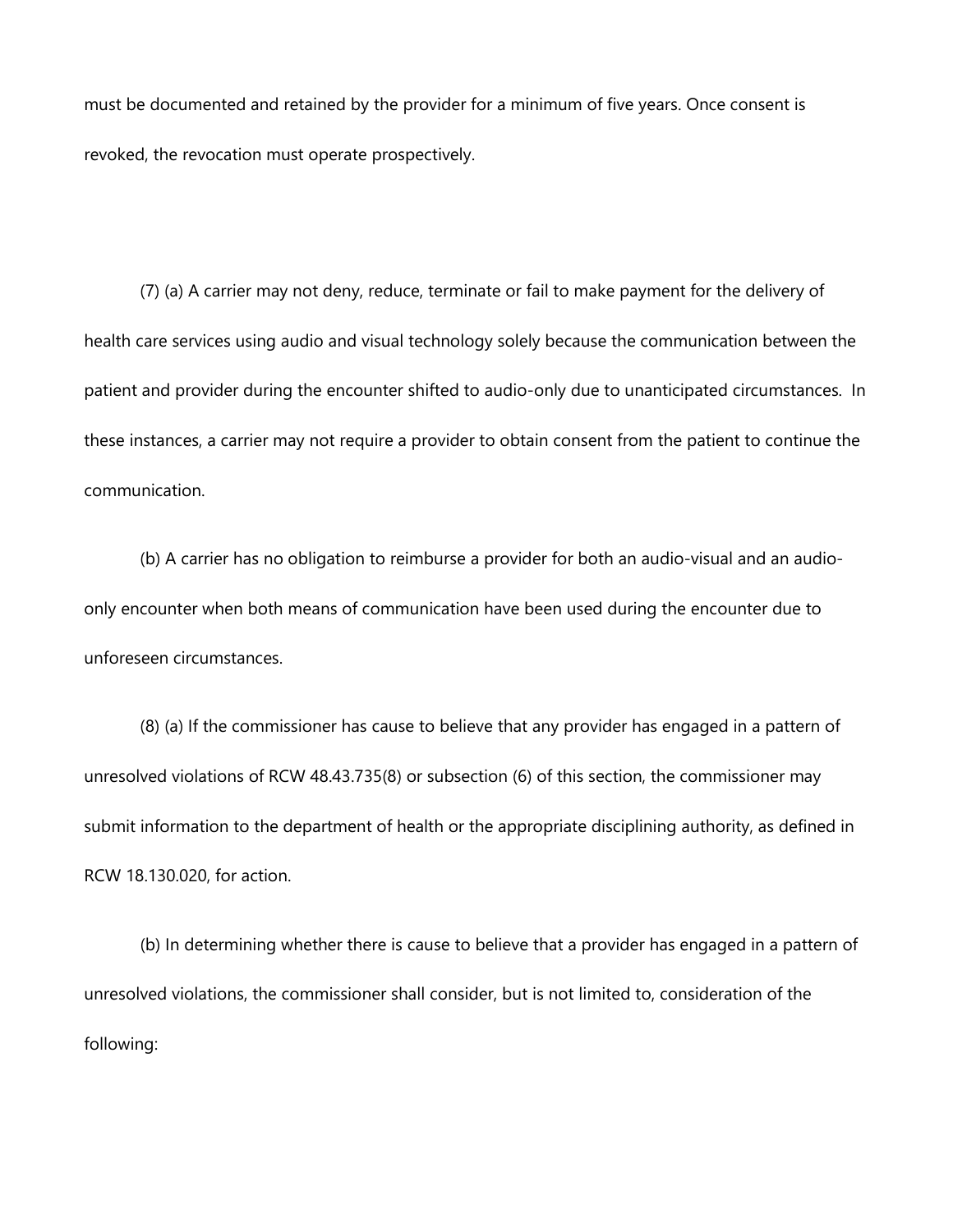(i) Whether there is cause to believe that the provider has committed two or more violations of RCW 48.43.735(8) or subsection (6) of this section;

 the commissioner related to one or more complaints alleging a violation of RCW 48.43.735(8) or (ii) Whether the provider has been nonresponsive to questions or requests for information from subsection (6) of this section; and

(iii) Whether, subsequent to correction of previous violations, additional violations have occurred.

(c) Prior to submitting information to the department of health or the appropriate disciplining authority, the commissioner may give the provider an opportunity to cure the alleged violations or explain why the actions in question did not violate RCW 48.43.735(8) or subsection (6) of this section.

 (9) Every participating provider contract must, for health plans issued or renewed on or after challenging, consistent with carriers' obligations under WAC 284-43-5940 through 284-43-5965 with July 25, 2021, ensure that access to telemedicine services are inclusive for those patients who may have disabilities or limited-English proficiency for whom the use of telemedicine technology may be more respect to design and implementation of plan benefits.

 this subsection by July 1, 2022. (10) Each carrier's provider contracts must include language conforming to the requirements of

(11) This section does not require a health carrier to reimburse: